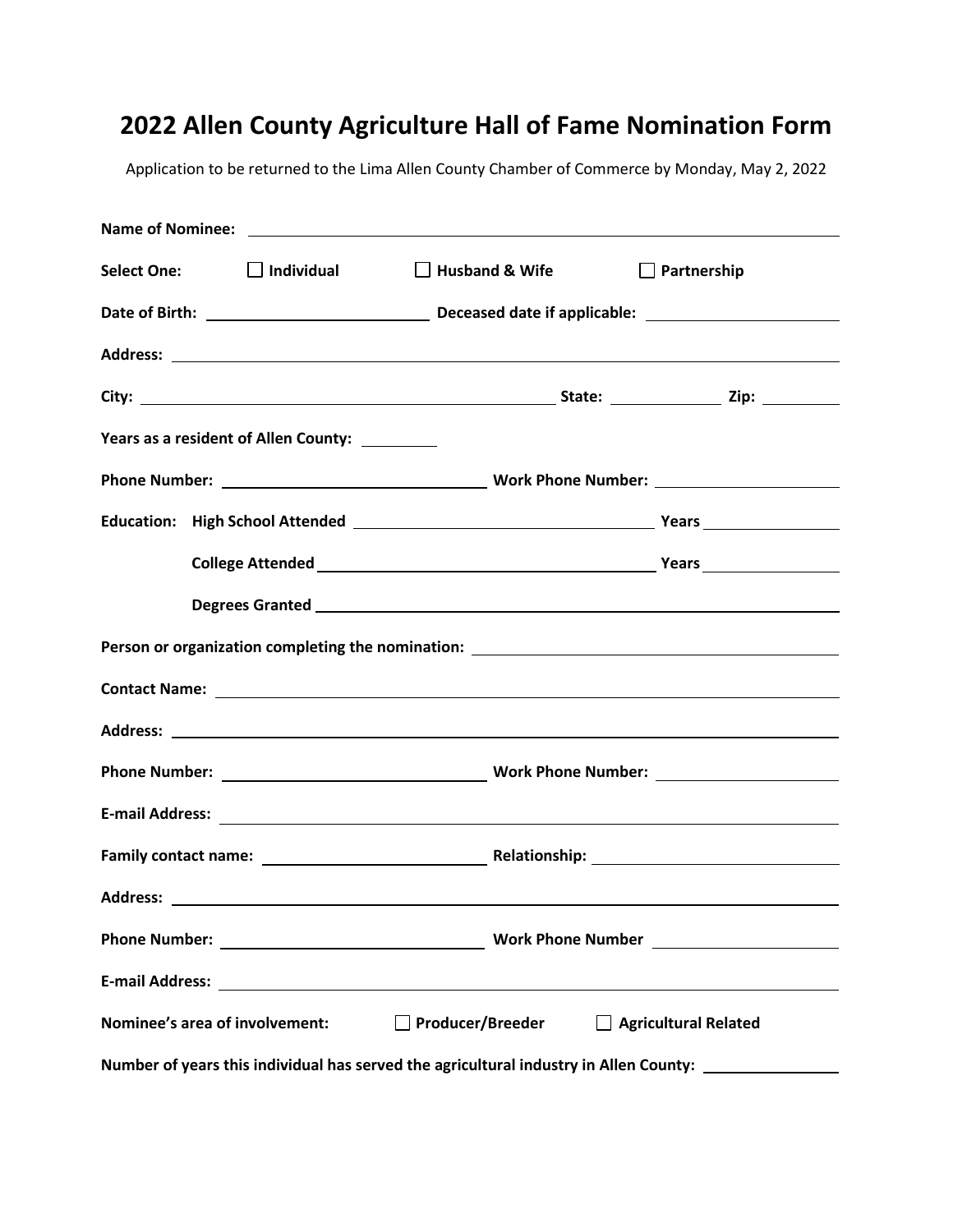Please complete the following questions (if necessary – you may use one additional 8.5" x 11" page per individual)

**1. Briefly describe the operation and/or occupation of the nominee.**

**2. Explain contributions nominee has made in service to Allen County agriculture. (15 points)**

**3. Explain contributions nominee has made in service to agriculture beyond Allen County. (10 points)**

**4. List Organizations or Associations of which the nominee was a member; list offices held and awards received.** County (15 points)

State (15 points)

National (5 points)